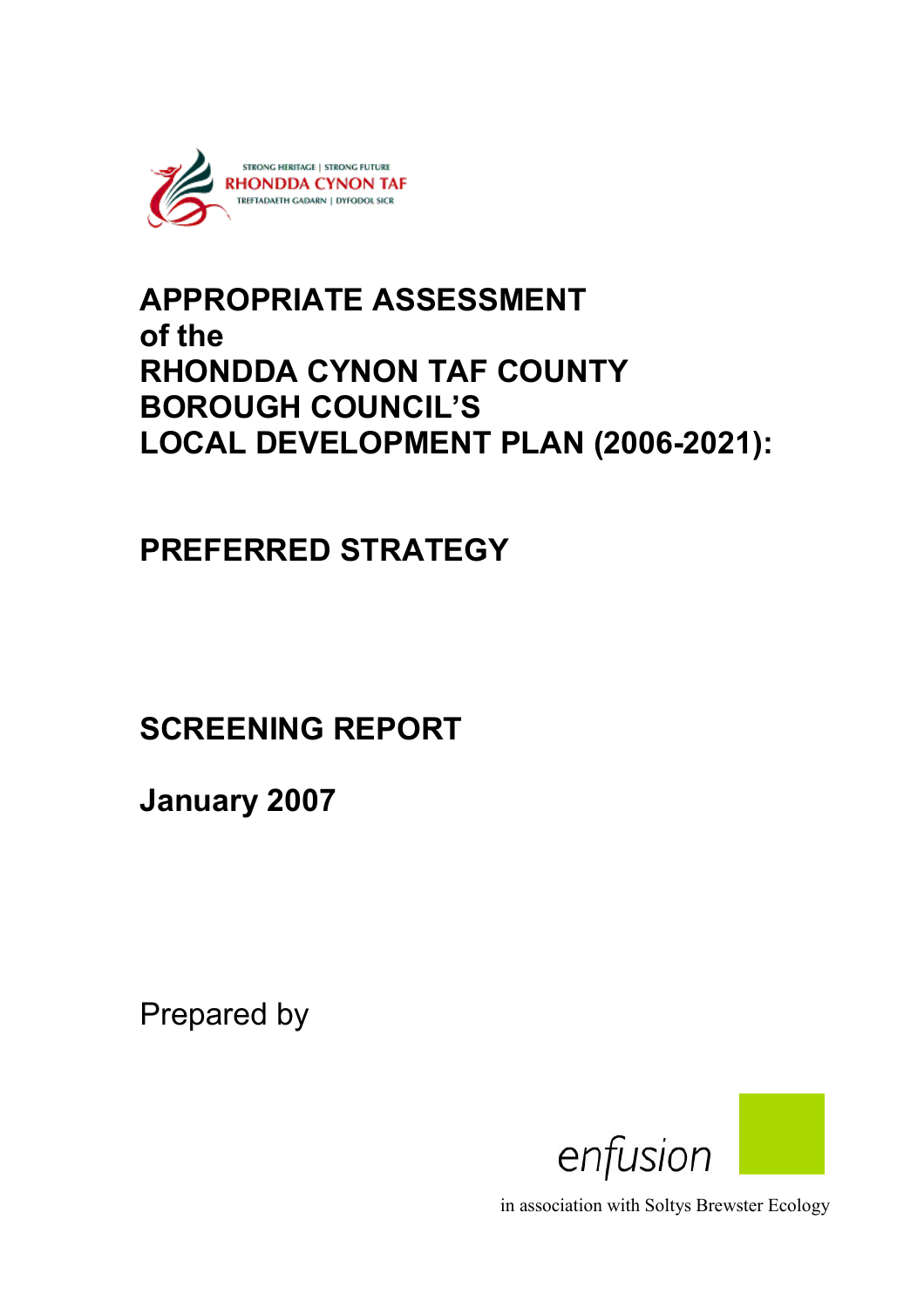## APPROPRIATE ASSESSMENT of the RHONDDA CYNON TAF COUNTY BOROUGH COUNCIL'S LOCAL DEVELOPMENT PLAN (2006-2021):

# PREFERRED STRATEGY

# SCREENING REPORT

## for and on behalf of Enfusion Ltd.

| date:                 | December 2006                                                                                   |  |  |
|-----------------------|-------------------------------------------------------------------------------------------------|--|--|
| prepared<br>for:      | Rhondda Cynon Taf County Borough Council                                                        |  |  |
| prepared by:          | Stephen Isaac<br><b>Toney Hallahan</b><br><b>Matt Watts (Soltys</b><br><b>Brewster Ecology)</b> |  |  |
| quality<br>assurance: | <b>Barbara Carroll</b>                                                                          |  |  |

environmental planning and management for sustainability

in association with Soltys Brewster Ecology

enfusion

Treenwood House Rowden Lane Bradford on Avon BA15 2AU t: 01225 867112 www.enfusion.co.uk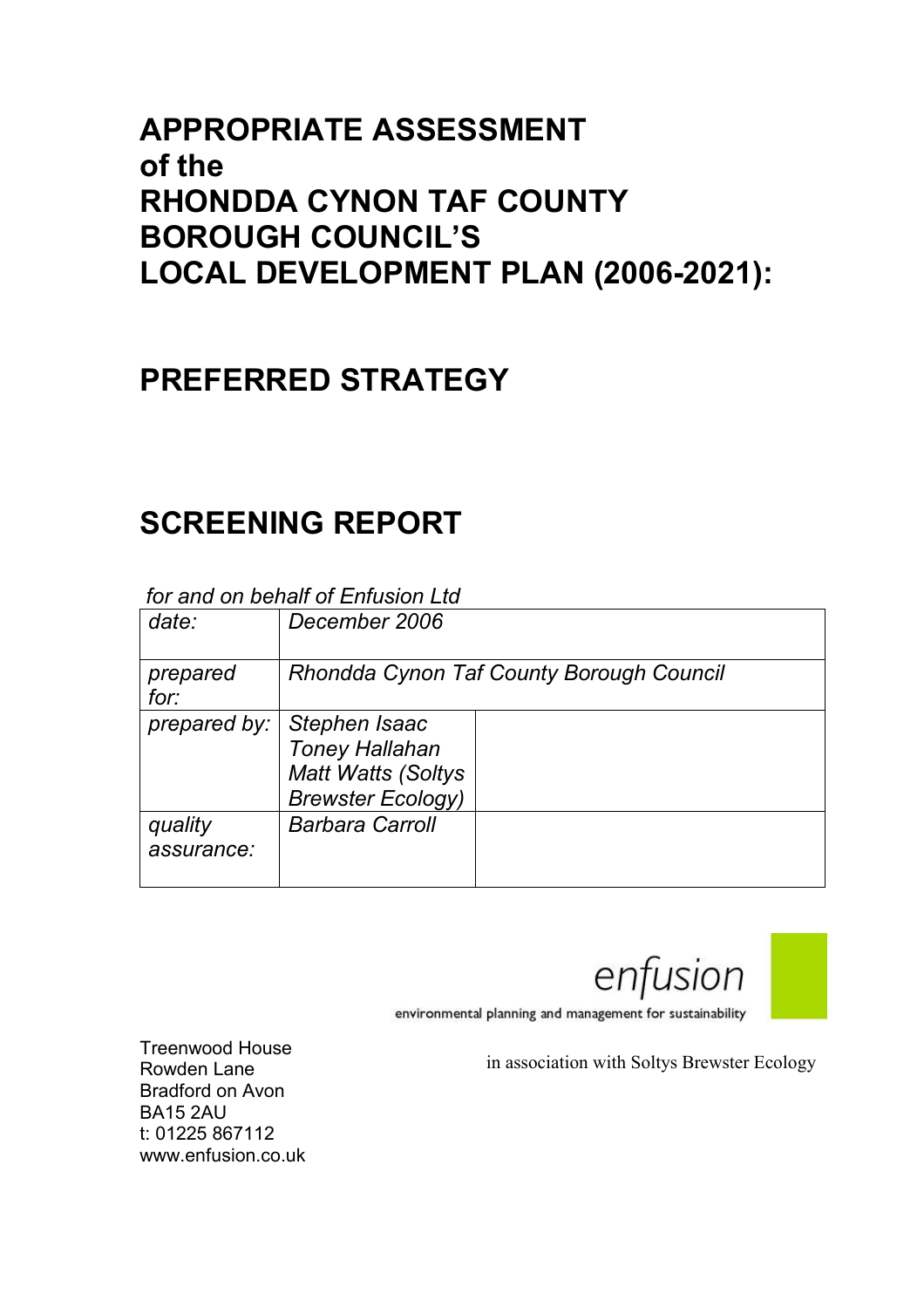## 1 INTRODUCTION

Enfusion, in association with Soltys Brewster Ecology, was appointed by Rhondda Cynon Taf County Borough Council in November 2006 to undertake an Appropriate Assessment (AA) of the Council's Local Development Plan, 2006-2021. This report contains the findings of a 'screening' process to determine if the Local Development Plan will have a significant adverse effect on Natura 2000 sites in and adjacent to the Borough.

## 2 APPROPRIATE ASSESSMENT (AA)

European Directive (92/43/EEC) on the Conservation of Natural Habitats and Wild Flora and Fauna (the Habitats Directive) protects habitats and species of European nature conservation importance. The Habitats Directive establishes a network of sites designated for their ecological status. These are referred to as Natura 2000 sites or European sites, and comprise Special Areas of Conservation (SACs) and Special Protection Areas (SPAs).

Articles 6 (3) and 6 (4) of the Habitat's Directive require AA to be undertaken on plans. In 2007, this will be transposed into UK law in Part IVA of the Habitats Regulations (The Conservation (Natural Habitats, & c.)(Amendment) (England and Wales) Regulations 2007), and will require the application of AA to all land use plans. A draft of these regulations was placed on public consultation in Summer 2006.

The purpose of AA is to assess the impacts of a land-use plan in combination with the effects of other plans and projects against the conservation objectives of a European Site and to ascertain whether it would adversely affect the integrity of that site. Where significant negative effects are identified. alternative options should be examined to avoid any potential damaging effects. The scope of the AA is dependent on the location, size and significance of the proposed plan or project.

## 3 WELSH ASSEMBLY GUIDANCE ON APPROPRIATE ASSESSMENT

Draft guidance on how to undertake Appropriate Assessment in Wales was provided in October 2006 by David Tyldesley Associates and the Welsh Assembly Government (WAG) in 'The Assessment of Development Plans in Wales under the Provisions of the Habitats Regulations<sup>1</sup>', and this has been consulted in the production of this screening report.

The WAG guidance advises that Appropriate Assessment be undertaken as a separate process to Sustainability Appraisal and Strategic Environmental Assessment (statutory and iterative processes also required in the production

 $\overline{a}$ 

<sup>&</sup>lt;sup>1</sup> David Tyldesley & Associates and the Welsh Assembly Government. 2006. *Draft Guidance. The assessment of* Development Plans in Wales under the provisions of the Habitats Regulations. Consultation version, October 2006. Draft Annex to Technical Advice Note 5, Nature Conservation and Planning (Consultation Version)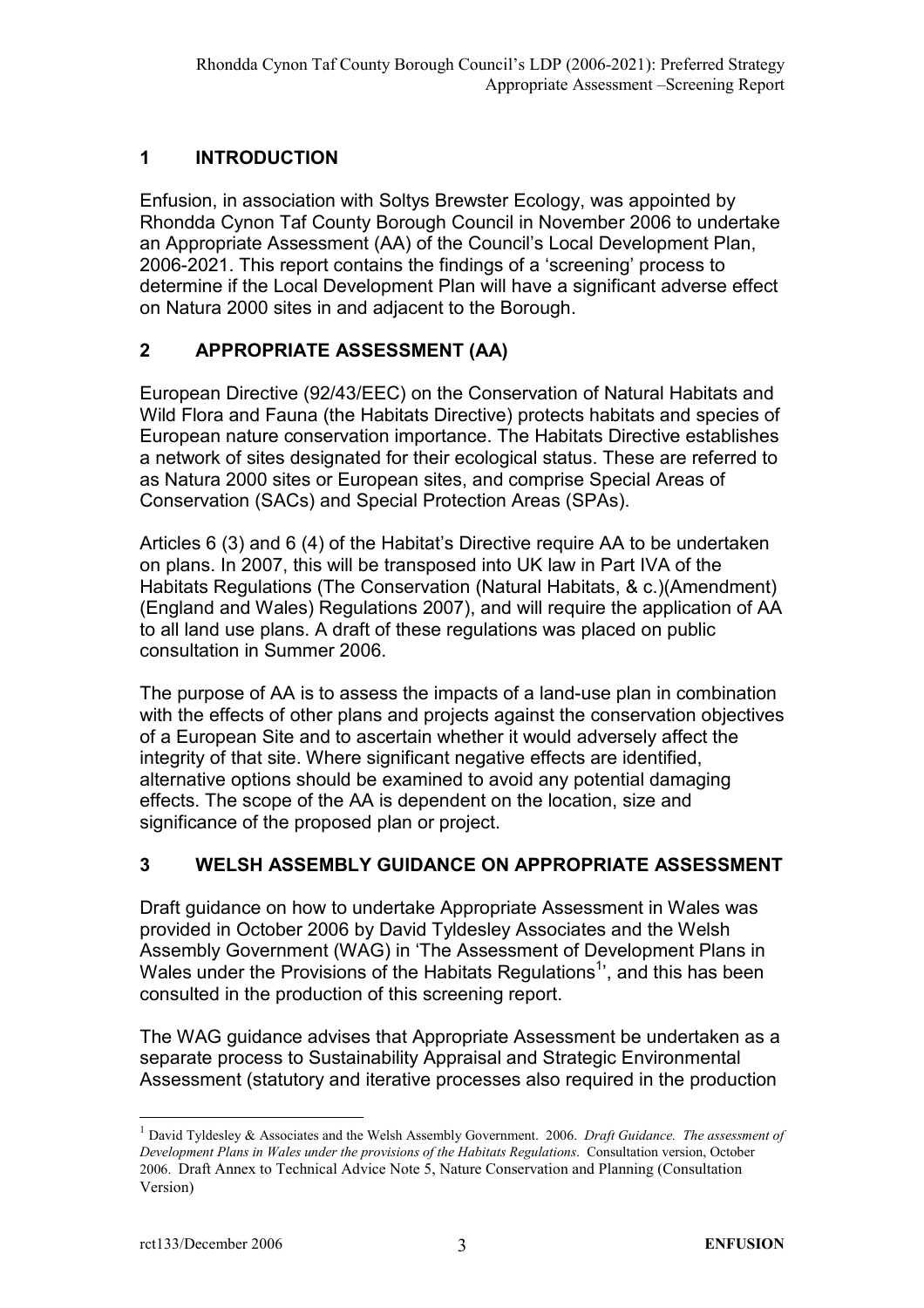of a Development Plan), but advises that AA should run parallel to these processes.

Under the WAG guidance, Appropriate Assessment forms part of what is known as Habitats Regulations Assessment (HRA). HRA covers:

- Determining likely significant effects of a development plan on European sites (SACs, SPAs) and, if applicable;
- Scoping what needs "appropriate assessment" (AA) and how it will be undertaken.
- **Undertaking the AA.**
- Applying a"site integrity test"(to determine the impact of the plan on the integrity and conservation objectives of a European site) and determining whether development plans or elements within them have no alternative solutions and there are imperative reasons of over-riding public interest.

The WAG guidance states that HRA is part of an iterative process and needs to be revisited at each stage of the plan process depending on the nature and scale of the changes to the plan. This report comprises the first two stages of that process, determining the likely significant effects and 'scoping' what needs Appropriate Assessment.

## 4 METHODOLOGY

In accordance with the WAG Guidance and existing practice in the undertaking of Appropriate Assessment, the following methodology was adopted in undertaken the screening report:

#### Step 1 Identification of Natura 2000 sites

This involved the identification of European sites within or in close proximity (<5km) to Rhondda Cynon Taf County Borough.

#### Step 2 Site Information

Information was obtained for each European site, based on discussion with CCW and information relating to the site's qualifying features and geographical boundaries, available via internet.

#### Step 3 Policies review

A review was undertaken of policies within the LDP that may be likely to impact upon European sites.

#### Step 5 – Assessment of 'in-combination' effects

This involved the consideration of other plans and programs that may, incombination with the Rhondda Cynon Taf LDP have the potential to adversely impact European sites.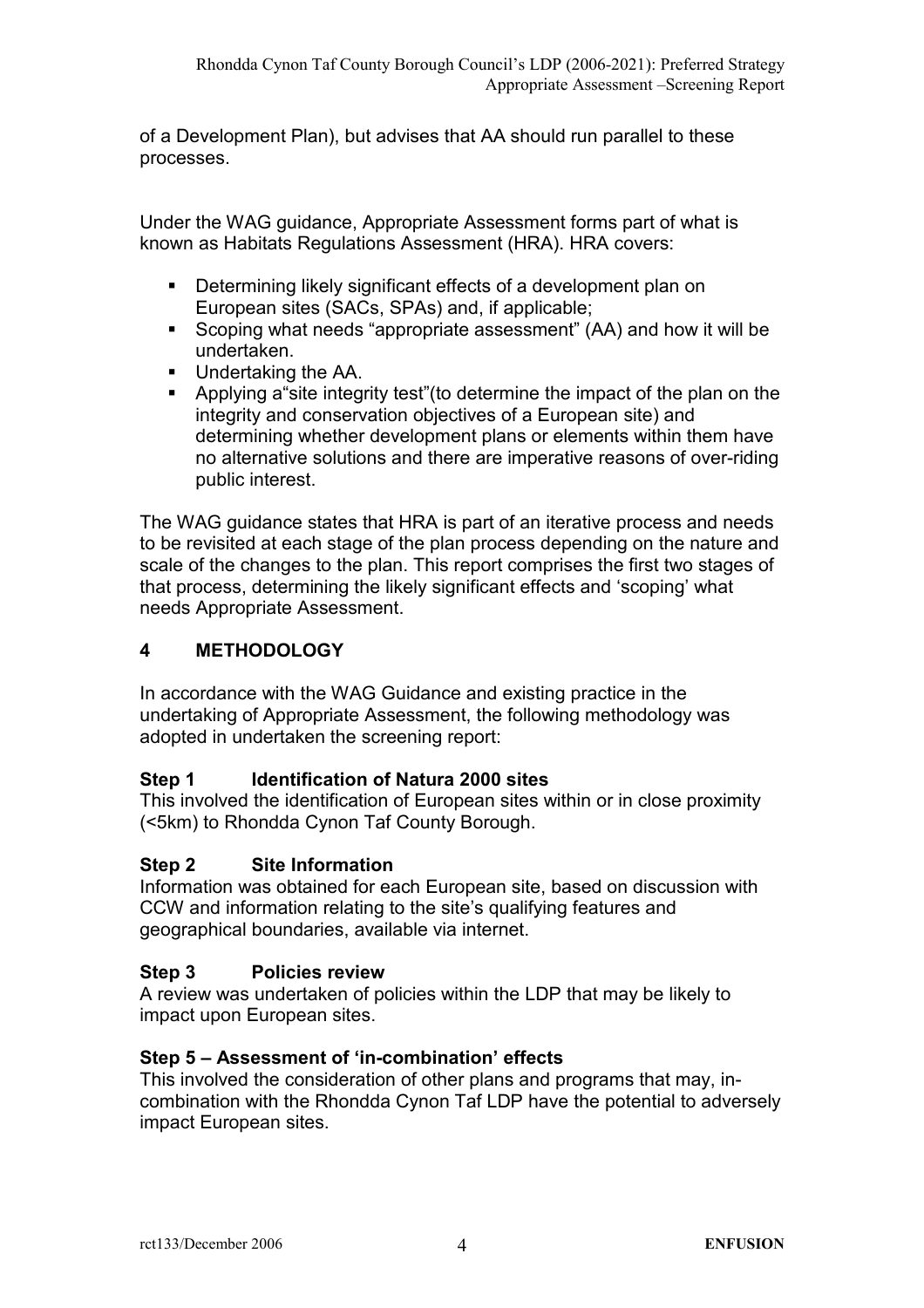### Step 6 – Assessment of likely significant effects

This involved consideration of any likely adverse effects and whether these are significant.

### 5 CONSULTATION

Initial discussions were held with the ecologist at Rhondda Cynon Taf Borough Council and contact made with the relevant officers at CCW. Formal consultation with CCW and other consultees will follow consultation on the Preferred Strategy in January 2007.

## 6 APPROPRIATE ASSESSMENT SCREENING

Soltys Brewster Ecology carried out the site assessment of the SACs and informal consultation with the Countryside Council for Wales (CCW) to assess and, if necessary, address the potential impacts of the LDP on Natura 2000 sites within the Borough. The process follows that recommended in the draft Welsh Assembly guidance<sup>2</sup>, a summary of which is attached at Annex 1 of this report. This section assesses the potential impacts on Natura 2000 sites within RCT as far as practicable based on the level of information provided within the draft plan.

### Step 1 Identification of Natura 2000 sites

All Natura 2000 sites which lie within or adjacent to the LDP area for RCT or for which RCT is listed as a relevant local authority were identified through analysis of information available on the internet (www.ccw.gov.uk and www.jncc.gov.uk), and through discussion with Rhondda Cynon Taff and CCW.

Four sites were identified, all of which are designated as SACs – Cwm Cadlan, Coedydd Nedd y Mellte, Cardiff Beech Woods and Blaen Cynon. The latter two sites fall within the unitary boundary of Rhondda Cynon Taf whilst Cwm Cadlan and Coedydd Nedd y Mellte lie within the boundary of the Brecon Beacons National Park, outside the prescribed area of the emerging LDP. No other adjacent or overlapping Natura 2000 sites were located within 5 km of the LDP boundary which were considered of ecological relevance<sup>3</sup> to the plan.

 $\overline{a}$ 

<sup>2</sup> David Tyldesley & Associates and the Welsh Assembly Government. 2006. Draft Guidance. The assessment of Development Plans in Wales under the provisions of the Habitats Regulations. Consultation version, October 2006.

<sup>&</sup>lt;sup>3</sup> The nearest Natura 2000 sites other than the four identified are Blackmill Woods and AberBargoed Grasslands, which lie approximately 5 km to the west and east respectively of the LDP boundary.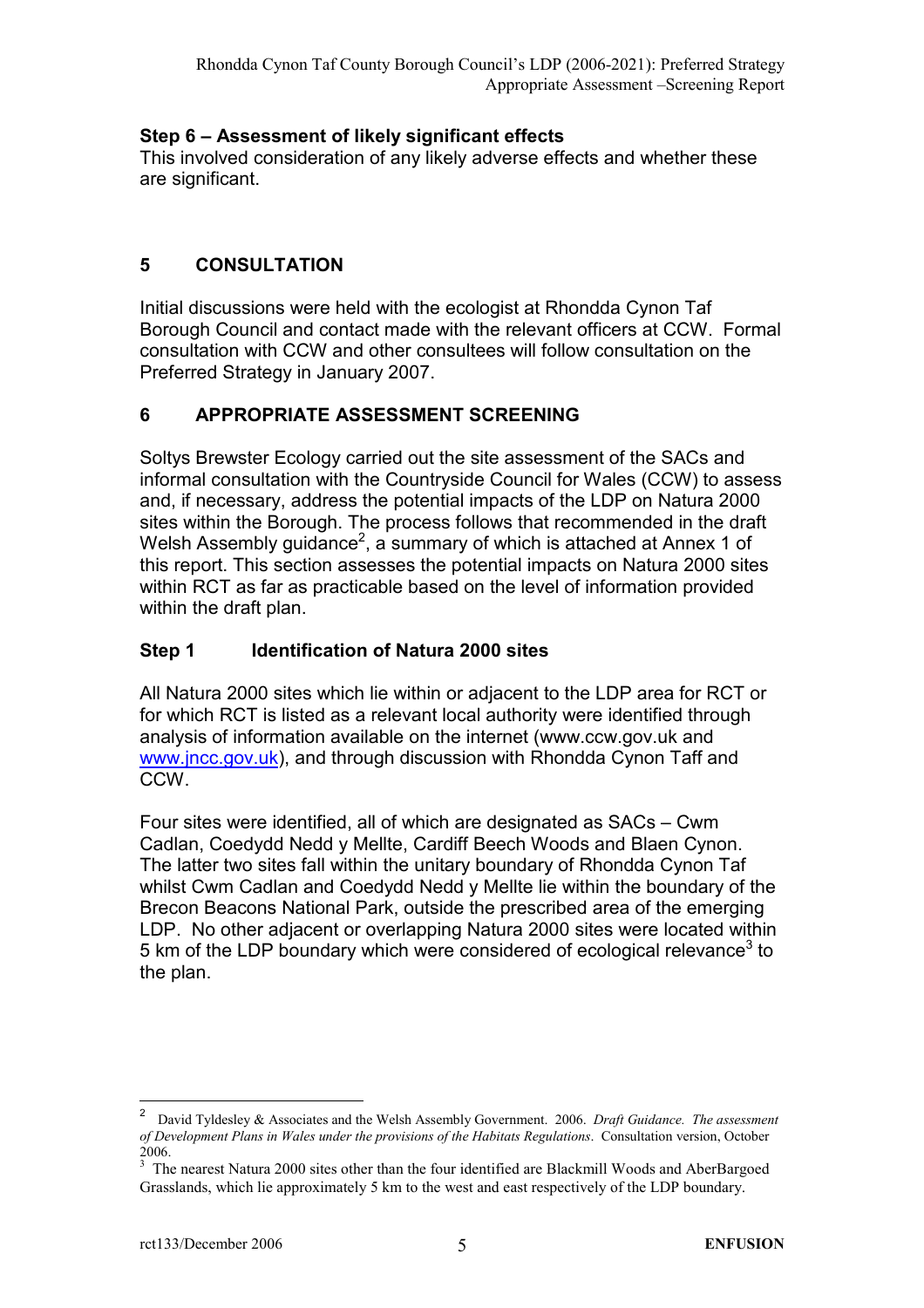### Step 2 Site Information

As part of the formal consultation on the emerging LDP (anticipated from January 2007), CCW will be contacted and details of the four SAC boundaries, qualifying features and condition assessments requested. For the purposes of this AA scoping report, only informal consultation has been undertaken and no details on condition assessment were available. Generic information relating to the site's qualifying features and geographical boundaries was accessible via the internet. A summary of the four sites is provided in the table below.

#### Table 1: Summary information on four SAC sites within or adjacent to RCT boundaries.

| <b>Site Name/Location/Size</b>                                                                                                                                                    | <b>Qualifying Interest</b>                                                                                                                                                                                                          |  |
|-----------------------------------------------------------------------------------------------------------------------------------------------------------------------------------|-------------------------------------------------------------------------------------------------------------------------------------------------------------------------------------------------------------------------------------|--|
| <b>Blaen Cynon</b>                                                                                                                                                                | 1) Marsh Fritillary Butterfly                                                                                                                                                                                                       |  |
| Central Grid Ref: SN 946 066<br>Three separate parcels of land<br>north west of Hirwaun between<br>the A465 and A4059 roads.<br>Size (ha): 66.83                                  | Blaen Cynon contains an extensive<br>complex of damp pastures and heaths<br>supporting the largest meta-population of<br>Marsh Fritillary Euphydryas aurinia on the<br>southern edge of the Brecon Beacons<br><b>National Park.</b> |  |
| <b>Cardiff Beech Woods</b>                                                                                                                                                        | 1) Asperulo-Fagetum Beech Forests:                                                                                                                                                                                                  |  |
| Central Grid Ref: ST 118 824<br>Woodland block to the north of<br>Tongwynlais either side of the<br>A470.                                                                         | Cardiff Beech Woods contains one of the<br>largest concentrations of this habitat type<br>in Wales, and represent the habitat close<br>to the western limit of its past native range<br>in both the UK and Europe.                  |  |
| Size (ha): 115.62                                                                                                                                                                 | 2) Tilio-acerion forests of slopes, screes<br>and ravines                                                                                                                                                                           |  |
| <b>Coedydd Nedd y Mellte</b>                                                                                                                                                      | 1) Old sessile Oak woods with Ilex and<br><b>Blechnum in the British Isles</b>                                                                                                                                                      |  |
| Central Grid Ref: SN 919 093<br>Lies outside the LDP area,<br>within the Brecon Beacons<br>National Park. The<br>southernmost part of the site is<br>approximately 500 m north of | The woods extend along a series of deeply<br>incised valleys and ravines and contain<br>complex mosaics of Sessile Oak<br>woodland, Ash woodland and transitions to<br>lower woodland types.                                        |  |
| the A465 and 2.5 km north-west<br>of Rhigos.                                                                                                                                      | 2) Tilio-acerion forests of slopes, screes<br>and ravines                                                                                                                                                                           |  |
|                                                                                                                                                                                   |                                                                                                                                                                                                                                     |  |
| Size (ha): 378.18                                                                                                                                                                 |                                                                                                                                                                                                                                     |  |
| <b>Cwm Cadlan</b>                                                                                                                                                                 | 1) Molinia meadows on calcareous,                                                                                                                                                                                                   |  |
| Central Grid Ref: SN 961 098                                                                                                                                                      | peaty or clayey silt-laden soils.<br>Cwm Cadlan has the largest recorded                                                                                                                                                            |  |
| Lies outside the LDP area,                                                                                                                                                        | example of Molinia meadows in Wales                                                                                                                                                                                                 |  |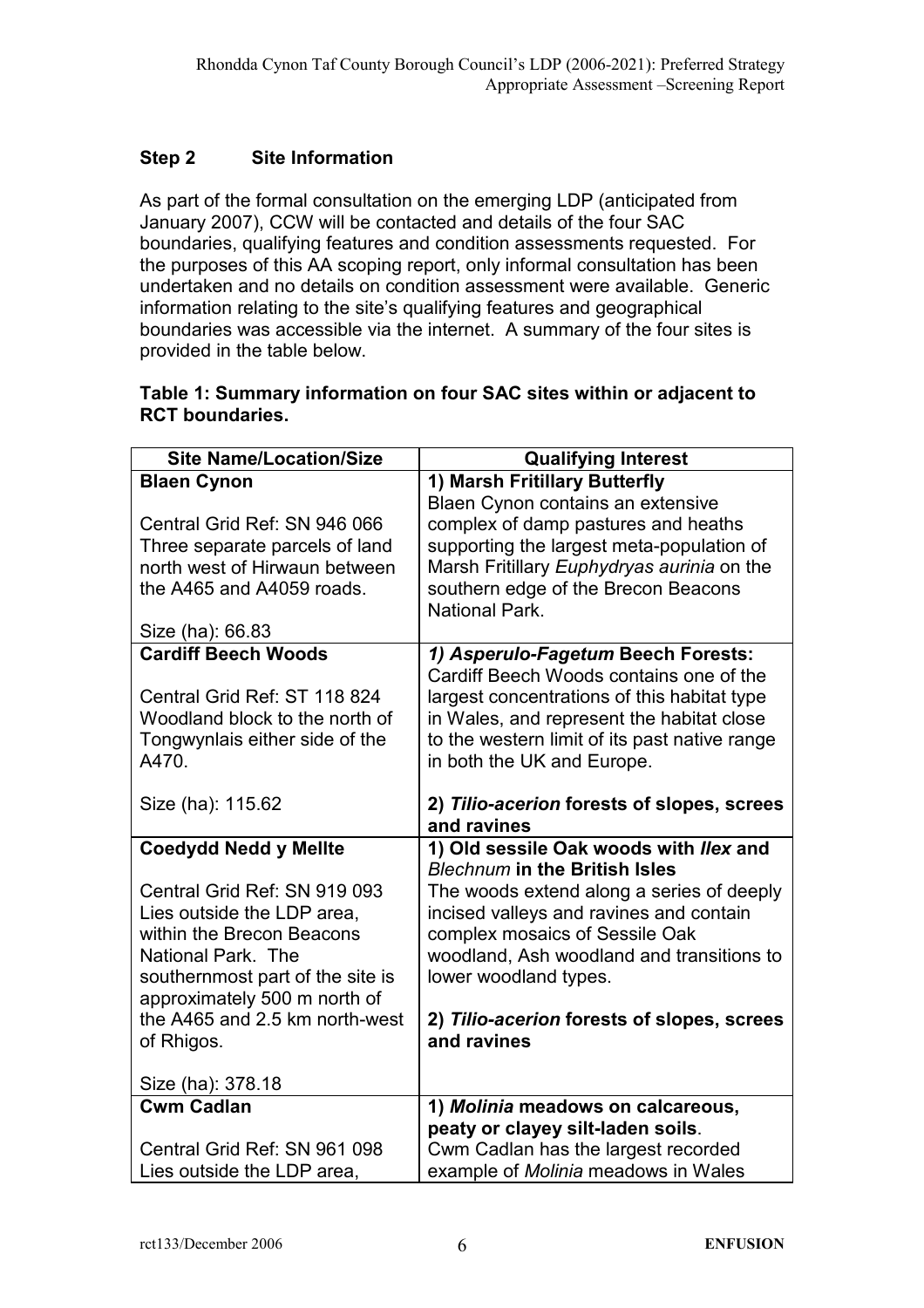| within the Brecon Beacons     | 2) Alkaline Fens                         |
|-------------------------------|------------------------------------------|
| National Park. The village of | Cwm Cadlan supports an outstanding suite |
| Penderyn lies approximately 1 | of flushed short-sedge mire communities  |
| km to the west and Hirwaun 5  | on glacial drift overlying carboniferous |
| km to the south.              | limestone within the valley of the Nant  |
|                               | Cadlan.                                  |
| Size (ha): 83.93              |                                          |

As part of the formal consultation process, details of the site condition assessment as it relates to the qualifying interests of each of the sites will be requested from CCW.

#### Step 3 Policies review

Consideration of the potential for impacts on the four SACs has been based on the information supplied within the LDP Preferred Strategy document, and particularly the map of non-strategic candidate sites, which provides the location of each numbered proposal within the plan. The type of development and its extent (in hectares) is also provided within the plan although no information exists at this stage relating development boundaries to those of the SACs. On this basis, the screening assessment should be considered precautionary and all four sites should be re-assessed at such time as more detailed plans become available.

#### Cwm Cadlan & Coedydd Nedd y Mellte

Both Cwm Cadlan and Coedydd Nedd Y Mellte lie outside the area covered by the LDP and on this basis, consideration of direct impacts (i.e. habitat loss) arising from any of the proposal would not need to be considered.

Given the distance of both sites relative to the closest proposed development, the risk from indirect impacts would appear negligible. For example, a cluster of residential development (e.g. Proposal No 406, 407) is proposed to the south of the A465 close to Rhigos although this type of development would not be expected to generate potential impacts of relevance to Coedydd Nedd Y Mellte. Similarly, the cluster of proposed residential development north of Hirwaun would not result in any foreseeable activities of relevance to Cwm Cadlan.

#### Cardiff Beech Woods

Only a small portion of Cardiff Beech Woods falls within the LDP area and the closest development proposal (No 262) is located to the north of the westernmost woodland block near Taffs Well. The proposal is for a residential development of less than 1 ha in size and given that no direct habitat loss would occur, the risk from indirect impacts, for example increased recreational use (pedestrian) is likely to be negligible.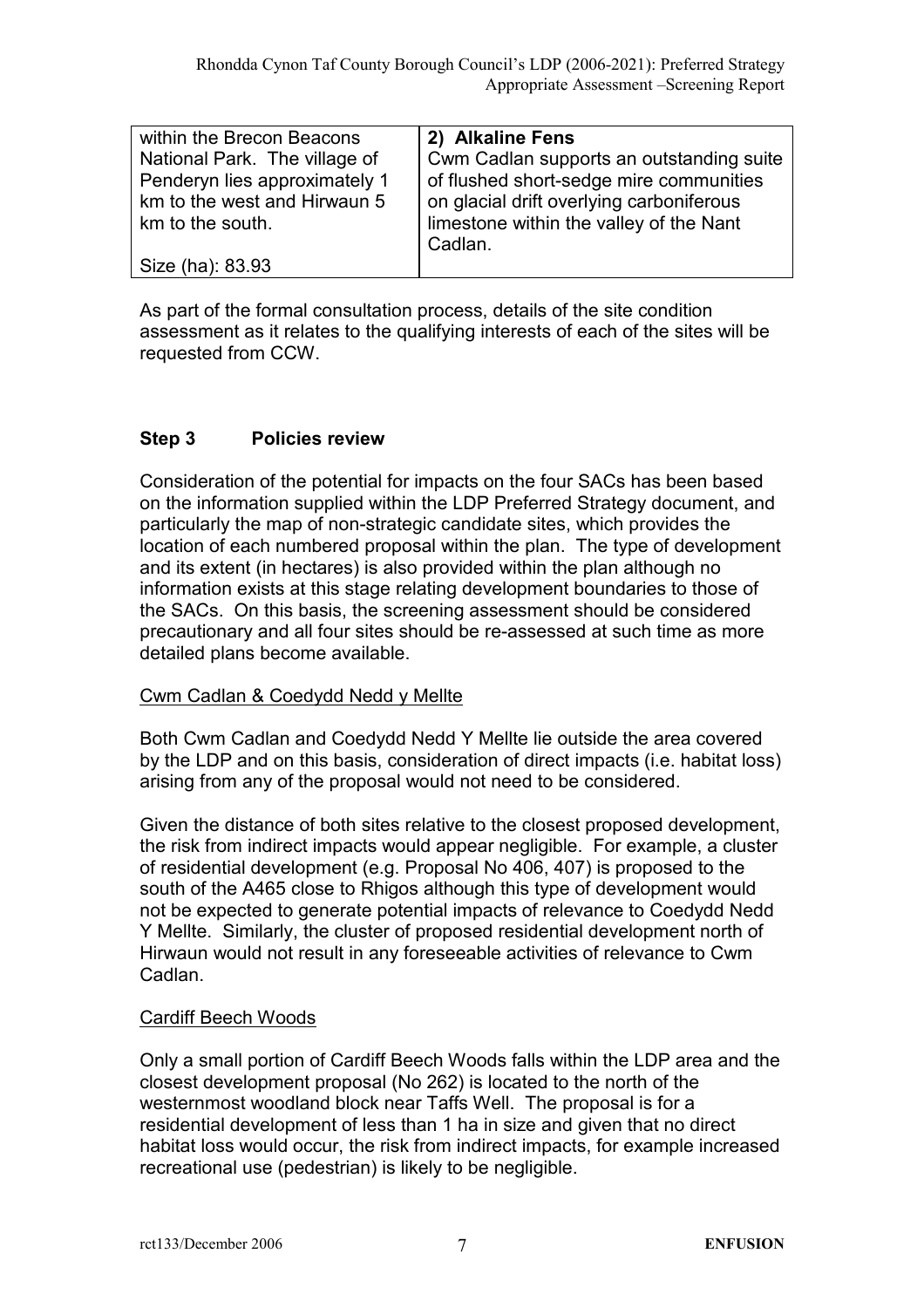#### Blaen Cynon

The potential for impacts at Blaen Cynon represent the greatest level of uncertainty with respect to the LDP and further detail relating to the extent of the proposed developments would be required. On this basis, it is likely that additional investigation would be required.

Based on information contained within the LDP, proposal No. 446, a four hectare residential development, lies in close proximity to, and may overlap with, the boundary of the SAC. Any development which would result in physical habitat loss would almost certainly trigger the need for an Appropriate Assessment by the competent authority (in this case Rhondda Cynon Taf Borough Council). Similarly, development in close proximity (e.g. within 250m) to the SAC boundary is also likely to trigger a similar requirement. The proposed plan to upgrade the A465 (see Step 5) should also be considered, and scheme design based around the concept of 'avoidance of the SAC and adjoining areas' where practicable. Further investigation with respect to this proposal is likely to be required.

Other indirect effects on the SAC from this proposal (No 446) and those located immediately north of Hirwaun that would need consideration would include any effect on the water table from increased demand for residential use (potentially affecting ground conditions and vegetation type at the SAC) or adverse effects on the site through increased recreational pressure.

With regards to the A465 widening, details of the scheme alignment, temporary works (haulage routes, compounds etc), treatment of highway runoff and the potential for indirect effects on the SAC through changes in air quality (e.g. increases in  $NO<sub>x</sub>$  levels which could alter vegetation structure through deposition of nitrogen) would all require consideration to advise of the potential for 'significant effects'.

#### Step 5 – Assessment of 'in-combination' effects

The Wales Spatial Plan<sup>4</sup> was examined in order to obtain information that would assist in ascertaining the 'in-combination' effects of development on the four SACs in

Rhondda Cynon Taf. Although there are elements of the Wales Spatial Plan that will be relevant to Rhondda Cynon Taf, such as the objectives listed in chapter 2, 'Promoting a Sustainable Economy', Rhondda Cynon Taf is not mentioned in the report specifically and the strategic nature of the Plan does not generally provide the detail needed to assess potential impacts on the four SACs within the Borough. However, both Rhondda's LDP Preferred Strategy (2006-2021) and the Wales Spatial Plan (part 2, page 37) refer to the upgrade/ dualling of the A465. Any upgrading of the A465 planned for the vicinity of the Blaen Cynon SAC is likely to trigger the need to undertake further Appropriate Assessment.

 $\overline{a}$ 4 People, Places, Futures. The Wales Spatial Plan. November 2004.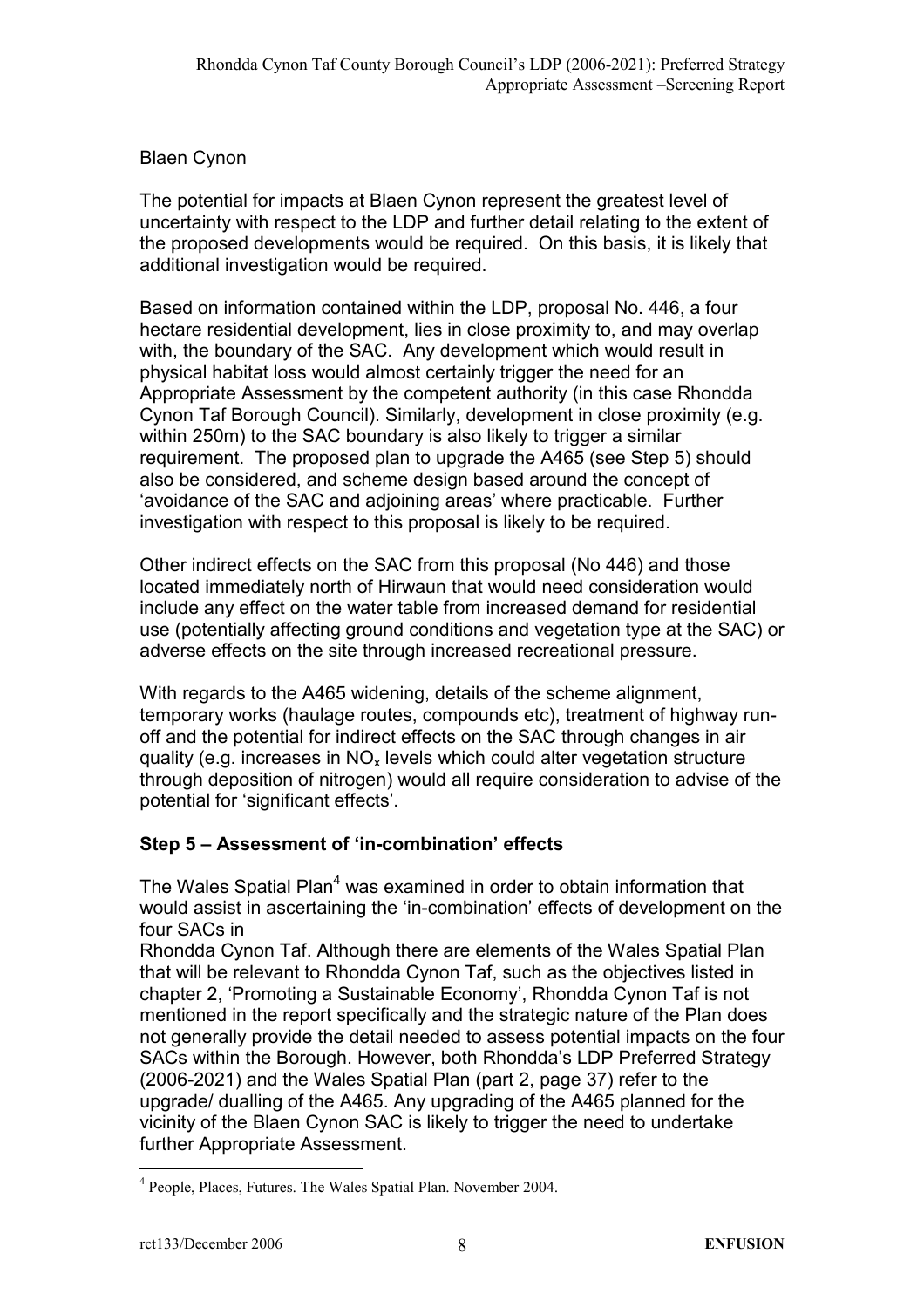The Wales Transport Strategy Consultation Document produced by the Welsh Assembly Government in July 2006 does not contain enough detailed, sitespecific information to be useful in this Screening Report.

Merthyr Tydfil County Borough Council's Local Development Plan Draft Strategic Options Report (June 2006) was also examined in order to establish whether any 'in-combination' impacts are likely to affect the European sites in Rhondda Cynon Taf. Although some Merthyr sites earmarked for development are close to the border of the Brecon Beacons National Park, and Blaen Cynon SAC is located on the southern edge of the National Park, the integrity of the SAC is unlikely to be compromised as there are several kilometres between the Merthyr development sites and the SAC. Caerphilly's Unitary Development Plan (2003) is also unlikely to have any significant implications for the SACs in Rhondda Cynon Taf.

With respect to the Cardiff Beech Woods SAC, the levels of development promoted in Cardiff's Structure Plan<sup>5</sup> will have implications for the site as the SAC is near the border between Rhondda Cynon Taf and Cardiff City. For example, as the SAC is close to the M4, changes to Cardiff's transport policies may, at some point, have an impact on the SAC.

### Step 6 – Assessment of likely significant effects

Based on the proposals emerging in the LDP and other plans and programs and consideration of the type and location of the four SACs within Rhondda Cynon Taf, significant effects are considered unlikely for Cwm Cadlan and Coedydd Nedd y Mellte SACs. However, clarification or changes to development locations may warrant further appropriate assessment of the effects on these sites.

The residential development proposed to the south and west of Blaen Cynon is identified as a potential source of adverse impacts on the Blaen Cynon SAC. Taken in conjunction with the plan to upgrade the A465 Abergavenny / Hirwaun to a dual carriageway, there is potential for significant adverse effects on this SAC.

There is also potential for significant impact on the Cardiff Beech Woods SAC, primarily in-combination with development proposed in the Cardiff's Development Plan.

## 7 SUMMARY AND CONCLUSIONS

The Appropriate Assessment Screening for Rhondda Cynon Taf's LDP has identified potential significant effects on one Natura 2000 sites, the Blaen Cynon SAC. In accordance with the Welsh Assembly Guidance, it is therefore recommended that an Appropriate Assessment be undertaken to ascertain the effect of the LDP on the integrity of this site.

 $\overline{a}$ 5 South Glamorgan (Cardiff Area) Replacement Structure Plan, 1991-2011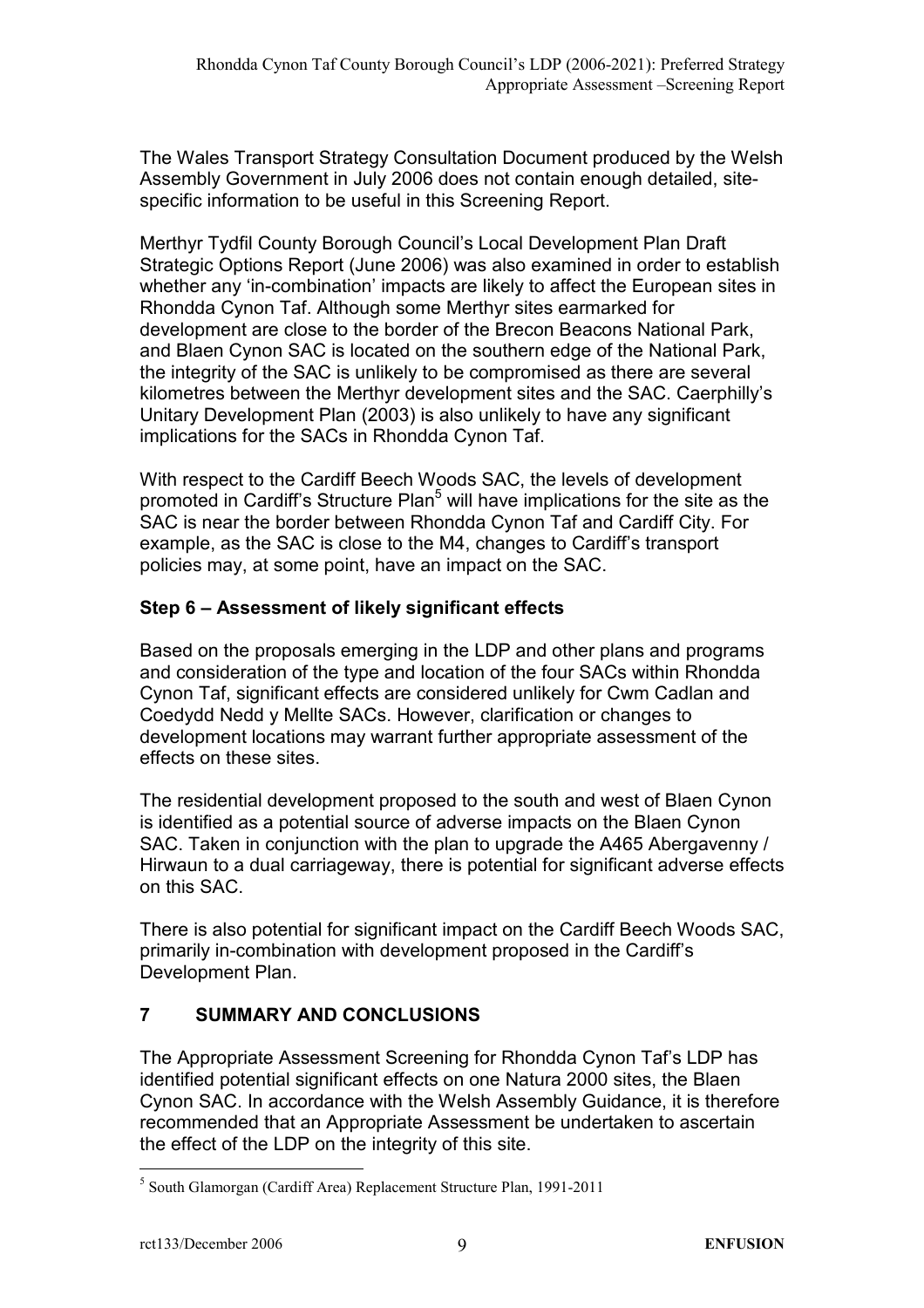There is also potential for significant impact on the Cardiff Beech Woods SAC, in-combination with development proposed in the Cardiff's Development Plan, and it is recommended that discussion is undertaken with Cardiff County Council regarding how to best to proceed with an Appropriate Assessment for this SAC.

Whilst it is considered that the LDP will be unlikely to have significant effects on the Cwm Cadlan and Coedydd Nedd y Mellte SACs, it is recommended that a precautionary approach be adopted, such that the potential for impacts is re-assessed once further clarification or changes to development locations is made.

It is recommended this work begin in January/February 2007 in order to inform the continued development of the LDP.